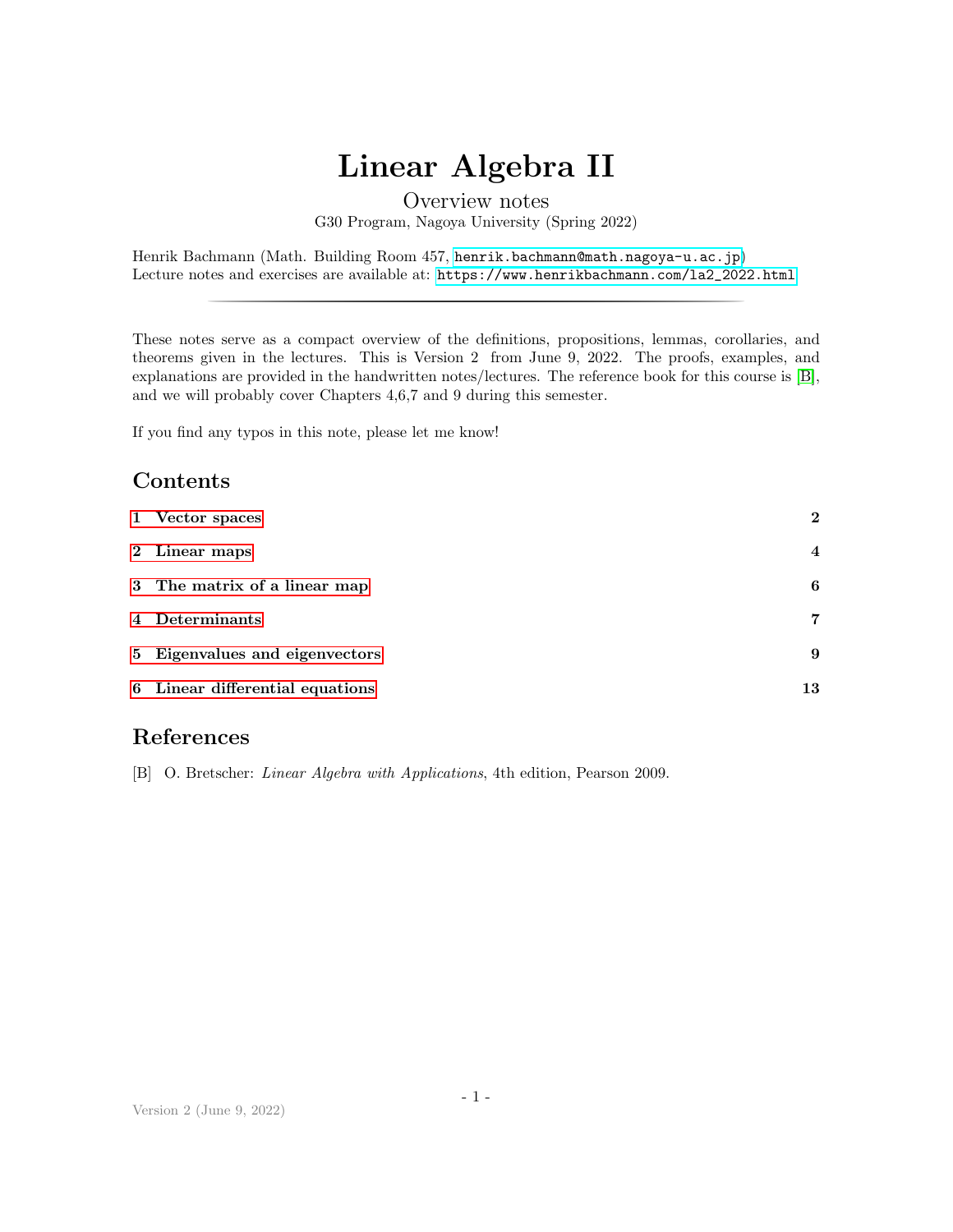#### <span id="page-1-0"></span>1 Vector spaces

<span id="page-1-1"></span>**Definition 1.1.** A (real) vector space (linear space) is a set  $V$  together with two functions

Addition  $+: V \times V \longrightarrow V$  $(u, v) \longmapsto u + v$ Scalar multiplication  $\cdot : \mathbb{R} \times V \longrightarrow V$  $(\lambda, v) \longmapsto \lambda \cdot v = \lambda v$ 

satisfying the following properties:

• Properties of the addition:

 $(A.1) \ \forall u, v, w \in V: (u+v) + w = u + (v+w).$  (Associativity)

 $(A.2) \forall u, v \in V: u + v = v + u.$  (Commutativity)

(A.3)  $\exists n \in V, \forall u \in V: n + u = u.$  (Identity/neutral element of addition)

(A.4)  $\forall u \in V$ ,  $\exists v \in V$ :  $u + v = n$ . (Inverse elements of addition)

• Compatibility of addition and scalar multiplication:

 $(C.1) \ \forall u, v \in V, \, \lambda \in \mathbb{R}: \, \lambda \cdot (u+v) = \lambda u + \lambda v.$  (Distributivity I)

(C.2)  $\forall u \in V, \, \lambda, \mu \in \mathbb{R}: (\lambda + \mu) \cdot u = \lambda u + \mu u.$  (Distributivity II)

 $(C.3) \ \forall u \in V, \ \lambda, \mu \in \mathbb{R}: \ \lambda \cdot (\mu u) = (\lambda \mu) \cdot u.$ 

 $(C.\mathcal{L}) \ \forall u \in V: 1 \cdot u = u.$ 

We write  $(V, +, \cdot)$  for the vector space V if we want to emphasize which addition and scalar multiplication we are using.

**Proposition 1.2.** Let V be a vector space and  $u \in V$ .

- i)  $u + n = u$ .
- ii) If n,  $\tilde{n} \in V$  both satisfy  $(A.3)$  in Definition [1.1,](#page-1-1) then  $n = \tilde{n}$ . (The Identity element is unique)
- iii) If for a fixed  $u \in V$  the elements  $v, \tilde{v} \in V$  both satisfy  $(A.\dot{A}), i.e. u + v = u + \tilde{v} = n$ , then  $v = \tilde{v}.$ (The inverse of an element u is unique)
- iv)  $u + (-1)u = n$ .

The identity (also called neutral) element  $n \in V$  of a vector space is usually (by abuse of notation) also denoted by 0. Be always aware in the following if 0 means the real number 0 or the identity element of a vector space. (These are two different things!)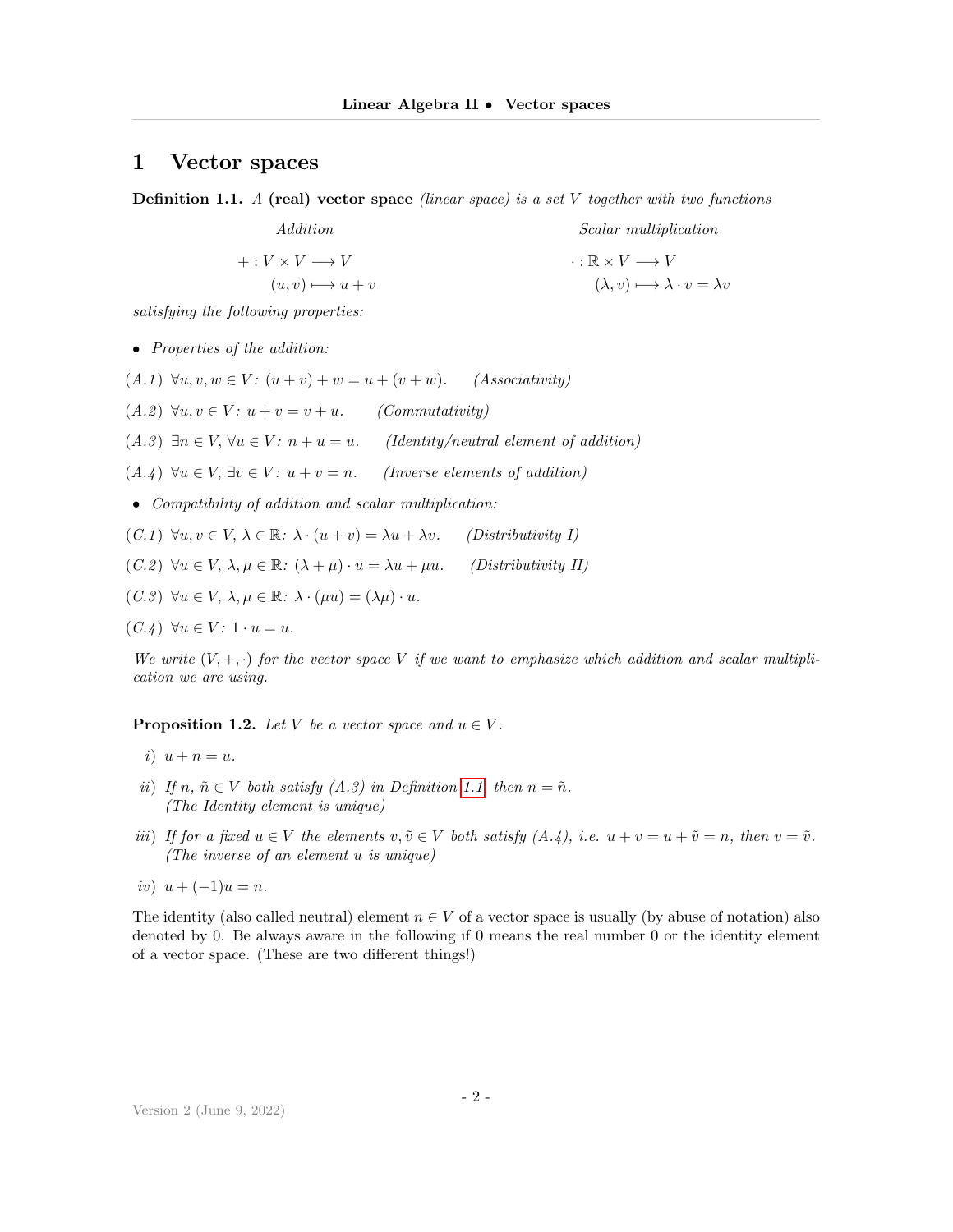**Definition 1.3.** Let V be a vector space. A subset  $U \subset V$  is a subspace if

- i)  $0 \in U$ .
- ii)  $\forall u, v \in U: u + v \in U$ .
- iii)  $\forall u \in U, \, \lambda \in \mathbb{R}: \, \lambda u \in U.$

**Proposition 1.4.** If  $U \subset V$  is a subspace, then U is also a vector space with the operations inherited from V.

**Definition 1.5.** Let V be a vector space and  $v_1, \ldots, v_n \in V$ .

i) The span of the elements  $v_1, \ldots, v_n$  is given by the set of all their linear combinations, i.e.

$$
\mathrm{span}\{v_1,\ldots,v_n\} = \left\{\sum_{i=1}^n \lambda_i v_i \in V \mid \lambda_1,\ldots,\lambda_n \in \mathbb{R}\right\}.
$$

- ii) The elements  $v_1, \ldots, v_n$  span (or generate) the space V if span $\{v_1, \ldots, v_n\} = V$ .
- iii) V is finitely generated if there exist  $v_1, \ldots, v_n \in V$  with span $\{v_1, \ldots, v_n\} = V$ . (i.e. one just needs finitely many elements to generate the space)
- iv) The elements  $v_1, \ldots, v_n$  are linearly independent if

$$
\lambda_1 v_1 + \dots + \lambda_n v_n = 0 \implies \lambda_1 = \dots = \lambda_n = 0.
$$

v)  $B = (v_1, \ldots, v_n)$  is a **basis** of V if  $v_1, \ldots, v_n$  are linearly independent and  $\text{span}\{v_1, \ldots, v_n\} = V$ .

**Proposition 1.6.** Let V be a vector space and  $v_1, \ldots, v_n \in V$ . The following statements are equivalent.

- i)  $v_1, \ldots, v_n$  are linearly dependent.
- ii) There exist a  $1 \leq j \leq n$  such that  $v_j \in \text{span}\{v_1, \ldots, v_{j-1}, v_{j+1}, \ldots, v_n\}.$
- iii) There exist a  $1 \leq j \leq n$  such that  $\text{span}\{v_1, \ldots, v_{j-1}, v_{j+1}, \ldots, v_n\} = \text{span}\{v_1, \ldots, v_n\}.$

**Lemma 1.7.** If  $v_1, \ldots, v_l \in V$  are linearly independent and  $V = \text{span}\{w_1, \ldots, w_m\}$ , then  $l \leq m$ .

**Theorem 1.8.** Let  $V$  be a finitely generated vector space. Then we have the following

- i) V has a (finite) basis.
- ii) All bases of V have the same number of elements.
- iii) If  $v_1, \ldots, v_l \in V$  are linearly independent then there exist  $v_{l+1}, \ldots, v_n \in V$  such that  $(v_1, \ldots, v_n)$ is a basis of  $V$ .
- iv) If  $V = \text{span}\{w_1, \ldots, w_m\}$ , then there exist a subset  $\{u_1, \ldots, u_l\} \subset \{w_1, \ldots, w_m\}$ , such that  $(u_1, \ldots, u_l)$  is a basis of V.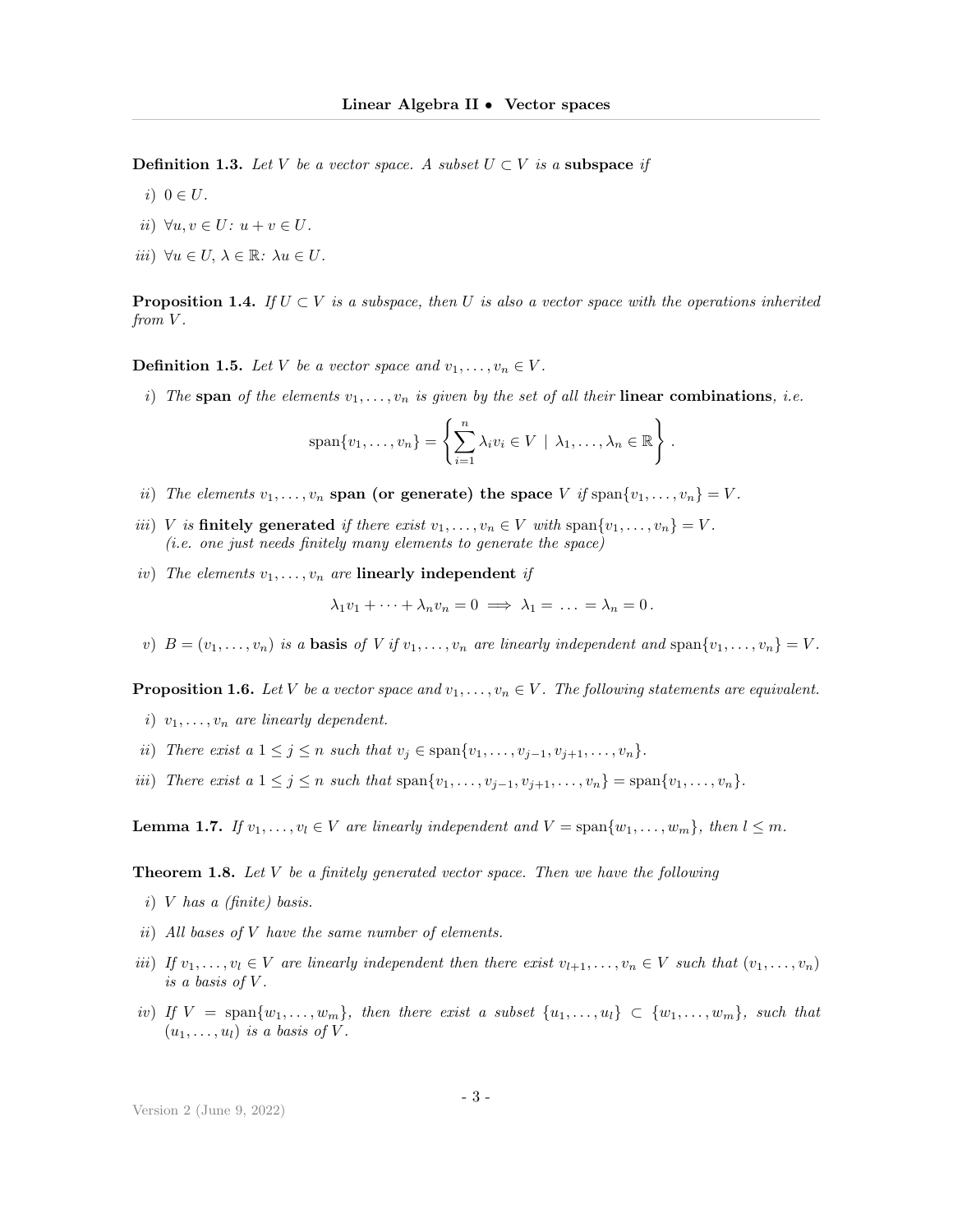**Definition 1.9.** Let V be a finitely generated vector space with basis  $(v_1, \ldots, v_n)$ . Then  $\dim(V) = n$ is the dimension of V.

**Corollary 1.10.** Let V be a vector space with  $\dim(V) = n$  and  $v_1, \ldots, v_n \in V$ . Then the following statements are equivalent.

- i)  $v_1, \ldots, v_n$  are linearly independent.
- ii)  $V = \text{span}\{v_1, \ldots, v_n\}.$
- iii)  $(v_1, \ldots, v_n)$  is a basis of V.

**Proposition 1.11.** Let V be finitely generated and  $U \subset V$  a subspace. Then U is also finitely generated.

<span id="page-3-1"></span>**Proposition 1.12.** Let  $B = (v_1, \ldots, v_n)$  be a basis of V. Then for all  $u \in V$  there exist unique  $\lambda_1, \ldots, \lambda_n \in \mathbb{R}$ , such that

$$
u = \sum_{i=1}^{n} \lambda_i v_i.
$$

**Definition 1.13.** Let  $B = (v_1, \ldots, v_n)$  be a basis of V.

- i) The  $\lambda_1, \ldots, \lambda_n \in \mathbb{R}$  in Proposition [1.12](#page-3-1) are called the **coordinates** of  $u \in V$  in the basis B.
- ii) The vector  $[u]_B \in \mathbb{R}^n$  given by

$$
[u]_B = \begin{pmatrix} \lambda_1 \\ \vdots \\ \lambda_n \end{pmatrix}
$$

is called the **coordinate vector** of  $u$  with respect to the basis  $B$ .

### <span id="page-3-0"></span>2 Linear maps

**Definition 2.1.** Let V, W be vector spaces. A linear map is a function  $F: V \to W$  satisfying

- i)  $F(u + v) = F(u) + F(v)$  for all  $u, v \in V$ .
- ii)  $F(\lambda \cdot u) = \lambda \cdot F(u)$  for all  $u \in V, \lambda \in \mathbb{R}$ .

**Definition 2.2.** Let  $F: V \to W$  be a linear map.

i) The kernel of  $F$  is given by

$$
ker(F) = \{ u \in V \mid F(u) = 0 \} \subset V.
$$

ii) The **image of**  $F$  is given by

 $\text{im}(F) = \{w \in W \mid \exists u \in V : w = F(u)\}$  ⊂ W.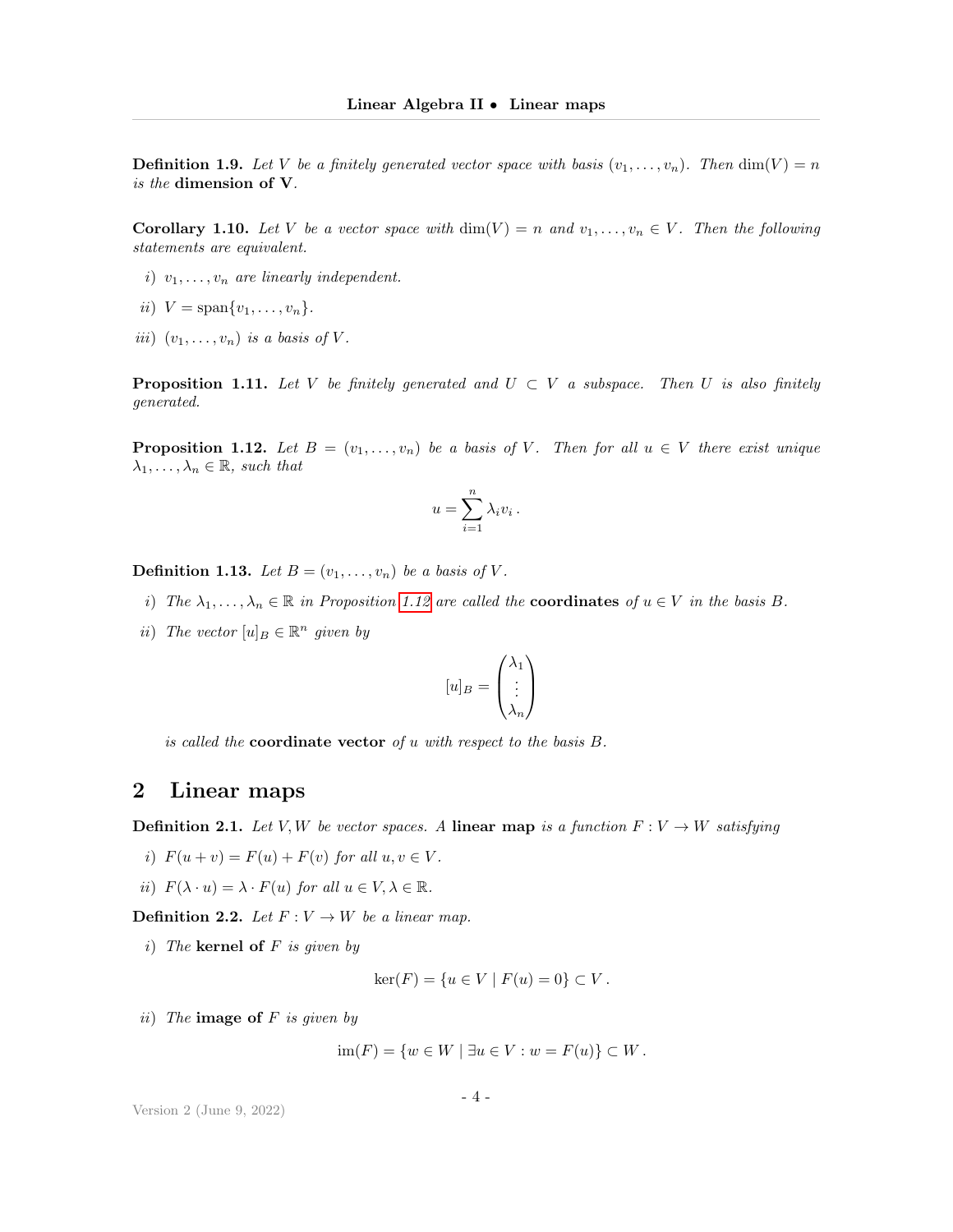With the same arguments as in the  $\mathbb{R}^n$ -case we see that  $\ker(F)$  is a subspace of V and  $\text{im}(F)$  is a subspace of W. If  $\text{im}(F)$  is finitely generated, we define the **rank of** F by  $\text{rk}(F) = \dim(\text{im}(F))$ .

**Theorem 2.3** (kernel-image theorem). Let V be finitely generated and let  $F: V \to W$  be a linear map to an arbitrary vector space W. Then

 $\dim V = \dim(\ker(F)) + \dim(\text{im}(F)).$ 

**Definition 2.4.** i) (Recall) A function  $f : X \to Y$  is **invertible** if there exist a function  $g : Y \to X$ such that  $f \circ g = id_Y$  and  $g \circ f = id_X$ . f is invertible iff f is bijective, i.e. injective and surjective.

- ii) An invertible linear map  $F: V \to W$  is called an isomorphism.
- iii) Two vector spaces V and W are called **isomorphic** (Notation:  $V \cong W$ ) if there exists an isomorphism  $F: V \to W$ .
- **Theorem 2.5.** i) A linear map  $F: V \to W$  is an isomorphism iff ker(F) = {0} (F is injective) and  $\text{im}(F) = W$  (F is surjective).
- ii) Let  $F: V \to W$  be an isomorphism and  $(b_1, \ldots, b_n)$  a basis of V. Then  $(F(b_1), \ldots, F(b_n))$  is a basis of W.
- iii) Let V, W be finitely generated and  $V \cong W$  then  $\dim(V) = \dim(W)$ .
- iv) Let V, W be finitely generated and  $\dim(V) = \dim(W)$ . Then for a linear map  $F: V \to W$  the following three statements are equivalent
	- $(a)$  F is an isomorphism.
	- (b) ker(F) = {0}.
	- $(c)$  im $(F) = W$ .

**Proposition 2.6.** Let V be finitely generated with basis  $B = (b_1, \ldots, b_n)$ , i.e. dim(V) = n. Then the coordinate map

$$
c_B: \mathbb{R}^n \longrightarrow V,
$$

$$
\begin{pmatrix} \lambda_1 \\ \vdots \\ \lambda_n \end{pmatrix} \longmapsto \sum_{i=1}^n \lambda_i b_i
$$

is an isomorphism. The inverse is given by  $c_B^{-1}(u) = [u]_B$  for  $u \in V$ .

**Corollary 2.7.** Let  $V, W$  be finitely generated. Then the following two statements are equivalent

- i)  $V \cong W$ .
- ii) dim(V) = dim(W).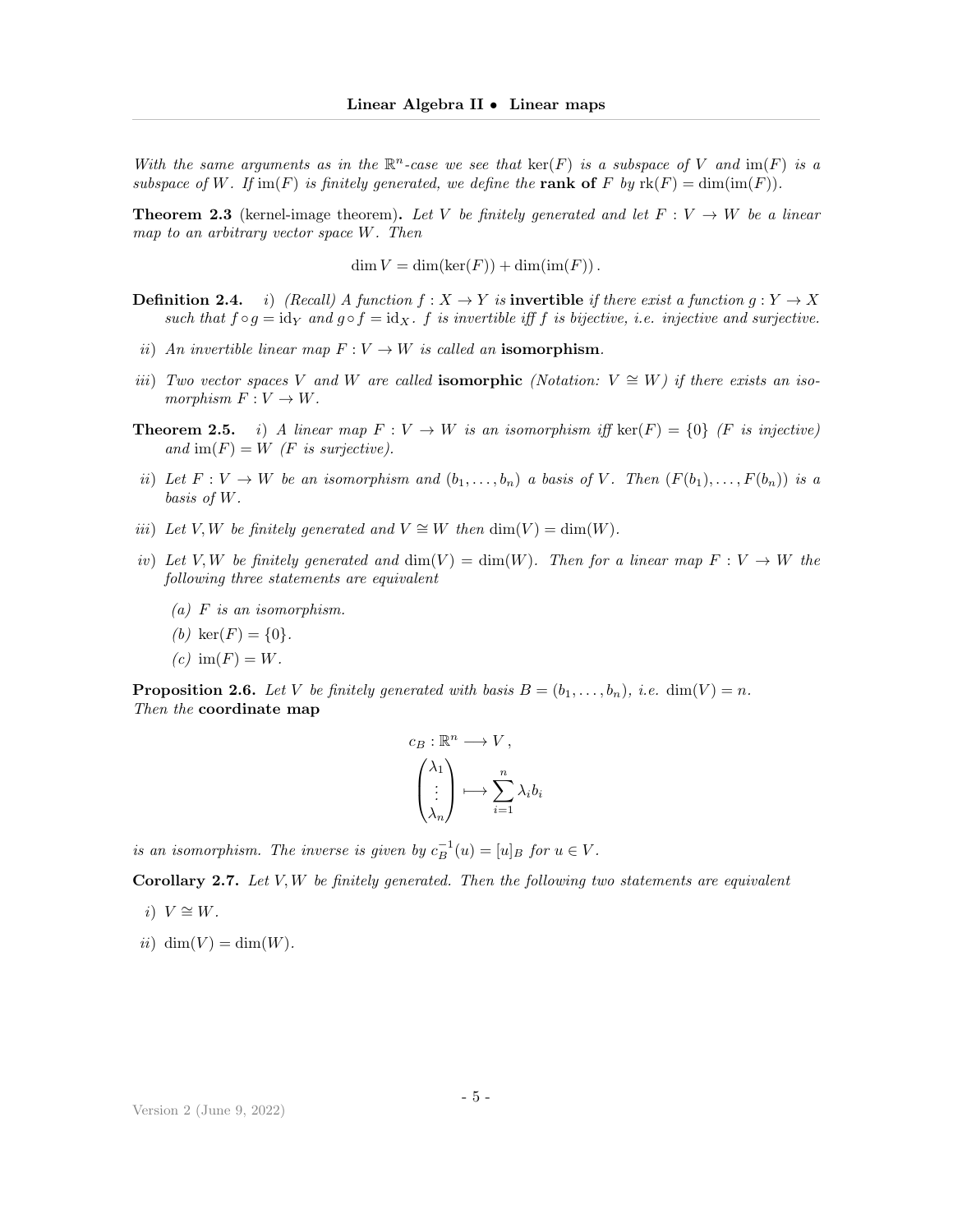## <span id="page-5-0"></span>3 The matrix of a linear map

In the following  $V$  and  $W$  are finitely generated vector spaces.

<span id="page-5-1"></span>**Definition 3.1.** Let  $B_V = (v_1, \ldots, v_n)$  be a basis of V,  $B_W = (w_1, \ldots, w_m)$  be a basis of W and let  $F: V \to W$  be a linear map. The **matrix of** F with respect to  $B_V$  and  $B_W$  is defined by

$$
[F]_{B_V}^{B_W} = [c_{B_W}^{-1} \circ F \circ c_{B_V}].
$$

Here  $c_{B_W}^{-1} \circ F \circ c_{B_V}$  is the linear map from  $\mathbb{R}^n$  to  $\mathbb{R}^m$  for which the corresponding matrix was defined before. We have the following diagram



We have

$$
[F]_{B_V}^{B_W} = \begin{pmatrix} | & \cdots & | \\ [F(v_1)]_{B_W} & \cdots & [F(v_n)]_{B_W} \\ | & \cdots & | \end{pmatrix}.
$$
  
In other words: The *j*-th column of  $[F]_{B_V}^{B_W}$  is given by the vector  $\begin{pmatrix} \lambda_1 \\ \vdots \\ \vdots \end{pmatrix}$ , where  $F(v_j) = \sum_{i=1}^m \lambda_i w_i$ .

 $\lambda_m$ **Definition 3.2.** Let  $B_1 = (v_1, \ldots, v_n)$  and  $B_2 = (u_1, \ldots, u_n)$  be bases of V. The **change-of-basis** matrix from  $B_1$  to  $B_2$  is the matrix

$$
S_{B_1}^{B_2} = [\mathrm{id}_V]_{B_1}^{B_2} = [c_{B_2}^{-1} \circ c_{B_1}] = \begin{pmatrix} | & \cdots & | \\ [v_1]_{B_2} & \cdots & [v_n]_{B_2} \\ | & \cdots & | \end{pmatrix}.
$$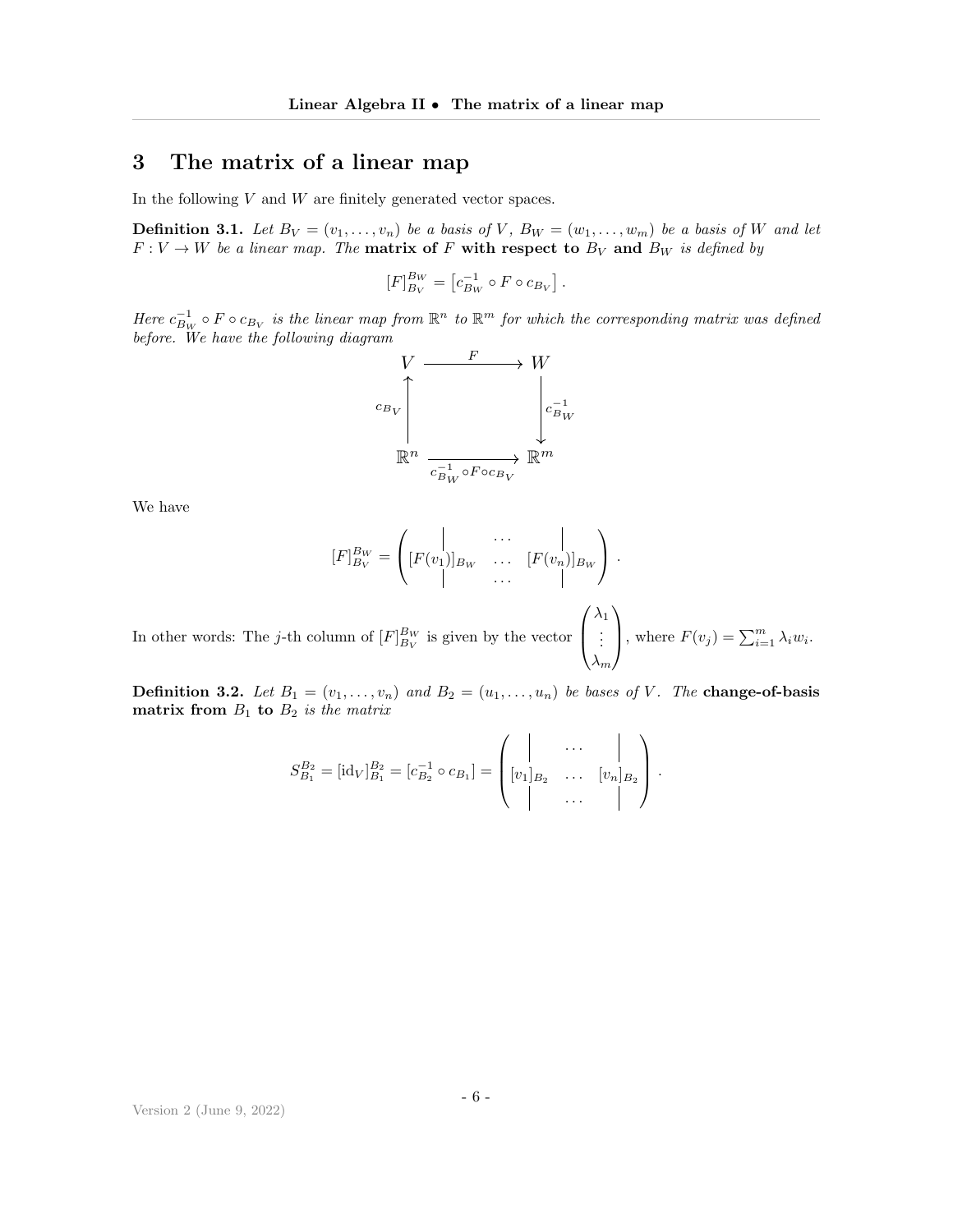#### <span id="page-6-0"></span>4 Determinants

**Definition 4.1.** A pattern in an  $n \times n$ -matrix is a choice of entries, such that precisely one entry from each row and each column is chosen.

**Definition 4.2.** i) A bijective map  $\sigma : \{1, \ldots, n\} \rightarrow \{1, \ldots, n\}$  is called a **permutation** of  $\{1, \ldots, n\}$ .

ii)  $S_n$  denotes the set of all permutations of  $\{1, \ldots, n\}$ .

Patterns in an  $n \times n$ -matrix corresponds exactly to the permutations of  $\{1, \ldots, n\}$ . For each  $\sigma \in S_n$ we have the pattern

$$
P = \{(1, \sigma(1)), (2, \sigma(2)), \ldots, (n, \sigma(n))\},\
$$

where  $(i, j)$  denotes the choice of the *i*-th row and the *j*-th column.

- **Definition 4.3.** i) The **number of inversion** of a permutation  $\sigma \in S_n$ , denoted by  $\text{inv}(\sigma)$ , is the number of pairs  $(i, \sigma(i)), (j, \sigma(j))$  with  $i < j$  and  $\sigma(i) > \sigma(j)$ .
- ii) The sign of a permutation  $\sigma \in S_n$  is defined by

$$
sign(\sigma) = (-1)^{inv(\sigma)}
$$

.

.

**Definition 4.4.** The determinant of a  $n \times n$ -matrix  $A = (a_{i,j}) \in \mathbb{R}^{n \times n}$  is defined by

$$
\det(A) = \sum_{\sigma \in S_n} sign(\sigma) \prod_{i=1}^n a_{i,\sigma(i)}.
$$

#### 4.1 Properties of determinants

**Lemma 4.5.** For all  $\sigma \in S_n$  we have  $\text{inv}(\sigma) = \text{inv}(\sigma^{-1})$ .

**Proposition 4.6.** For any  $A \in \mathbb{R}^{n \times n}$  we have  $\det(A) = \det(A^T)$ .

For  $A = (a_{i,j}) \in \mathbb{R}^{n \times n}$  define for a vector  $x \in \mathbb{R}^n$  and  $1 \leq l \leq n$  the matrix  $A(l; x)$  as the matrix where the *l*-th row of A gets replaced by  $x$ , i.e.

$$
A(l;x) = \begin{pmatrix} a_{1,1} & a_{1,2} & \cdots & a_{1,n} \\ \vdots & & \vdots & \\ a_{l-1,1} & a_{l-1,2} & \cdots & a_{l-1,n} \\ x_1 & x_2 & \cdots & x_n \\ a_{l+1,1} & a_{l+1,2} & \cdots & a_{l+1,n} \\ \vdots & & \vdots & \\ a_{n,1} & a_{n,2} & \cdots & a_{n,n} \end{pmatrix} \in \mathbb{R}^{n \times n}, \qquad x = \begin{pmatrix} x_1 \\ \vdots \\ x_n \end{pmatrix} \in \mathbb{R}^n
$$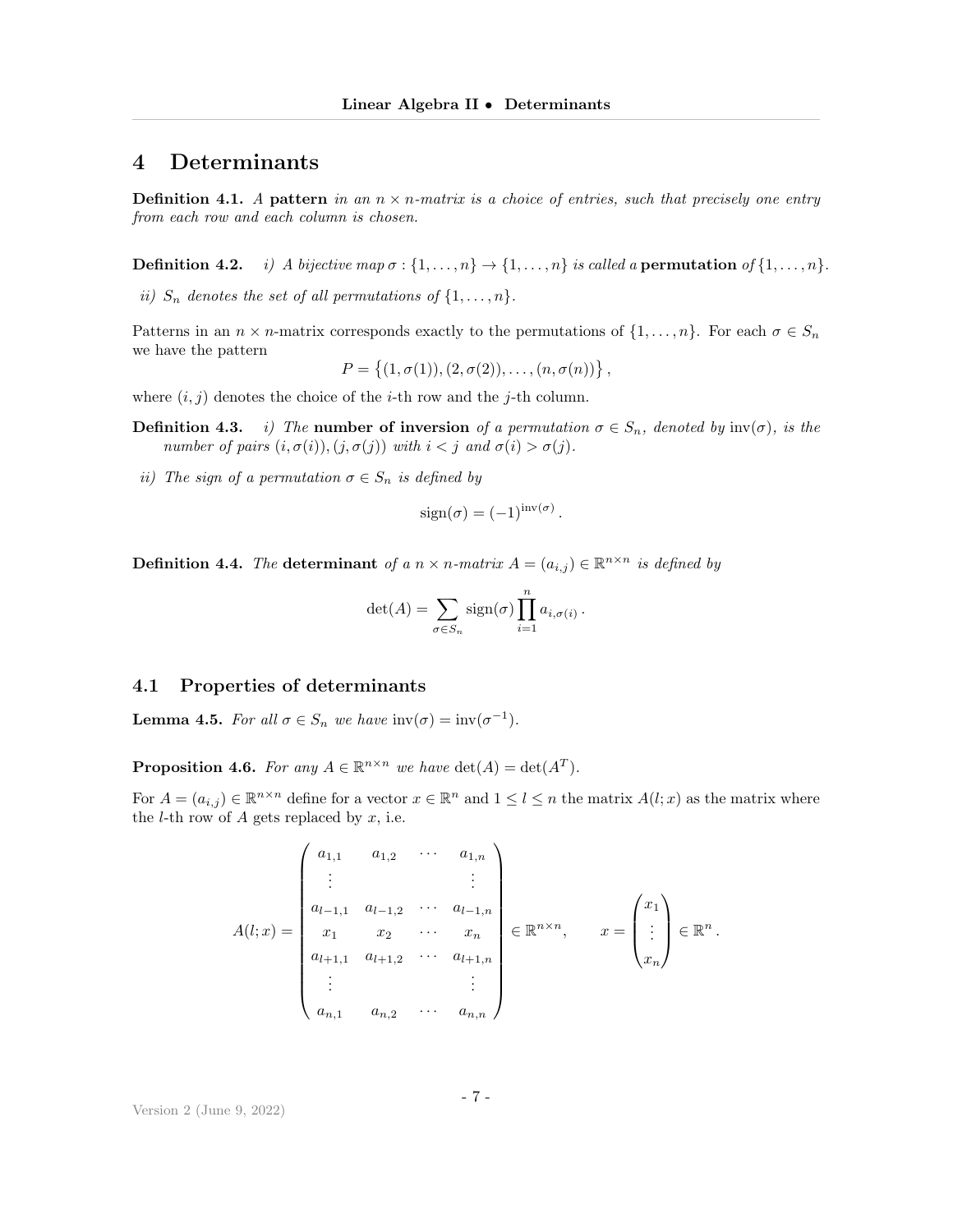**Proposition 4.7.** For any  $A = (a_{i,j}) \in \mathbb{R}^{n \times n}$  and  $1 \leq l \leq n$  the map

$$
F_{A,l} : \mathbb{R}^n \longrightarrow \mathbb{R}
$$

$$
x \longmapsto \det(A(l;x))
$$

is a linear map, i.e. the determinant is linear in each row,

**Proposition 4.8.** For  $A \in \mathbb{R}^{n \times n}$  let  $B \in \mathbb{R}^{n \times n}$  be a matrix obtained from the matrix A by swapping two rows. Then we have

$$
\det(A) = -\det(B).
$$

**Corollary 4.9.** If a matrix  $A \in \mathbb{R}^{n \times n}$  contains two equal rows or columns, then  $\det(A) = 0$ .

Recall from Linear Algebra I that there are three types of row operations for a matrix  $A \in \mathbb{R}^{n \times n}$ .  $(1 \leq i, j \leq n, i \neq j, \lambda \in \mathbb{R}).$ 

- (R1) Add  $\lambda$ -times the *j*-th row to the *i*-th row.
- (R2) For  $\lambda \neq 0$  multiply the *i*-th row with  $\lambda$ .
- (R3) Swap the j-th row with the *i*-th row.

Two matrices  $A, B \in \mathbb{R}^{n \times n}$  are called **row equivalent**, if one can obtain B from A by using the row operations (R1), (R2) and (R3). Notation:  $A \sim B$ .

Proposition 4.10. Let  $A, B \in \mathbb{R}^{n \times n}$ .

- i) If B is obtained from A by using  $(R1)$ , then  $\det(B) = \det(A)$ .
- ii) If B is obtained from A by using  $(R2)$ , then  $\det(B) = \lambda \det(A)$ .
- iii) If B is obtained from A by using  $(R3)$ , then  $\det(B) = -\det(A)$ .

**Theorem 4.11.** A matrix  $A \in \mathbb{R}^{n \times n}$  is invertible if and only if  $\det(A) \neq 0$ .

**Theorem 4.12.** *i)* For all  $A, B \in \mathbb{R}^{n \times n}$  we have  $\det(AB) = \det(A) \det(B)$ .

ii) If A is invertible, then  $\det(A^{-1}) = \frac{1}{\det(A)}$ .

**Corollary 4.13.** Let V be a finitely generated vector space,  $F: V \to V$  a linear map and  $B_1, B_2$  two bases of  $V$ . Then

$$
\det ([F]_{B_1}) = \det ([F]_{B_2}),
$$

where  $[F]_B = [F]_B^B$  denotes the matrix of F with respect to the basis B (Definition [3.1\)](#page-5-1).

**Definition 4.14.** Let V be a finitely generated vector space,  $F: V \to V$  a linear map and B any basis of V. We define the determinant of the linear map  $F$  by

$$
\det(F) = \det([F]_B) .
$$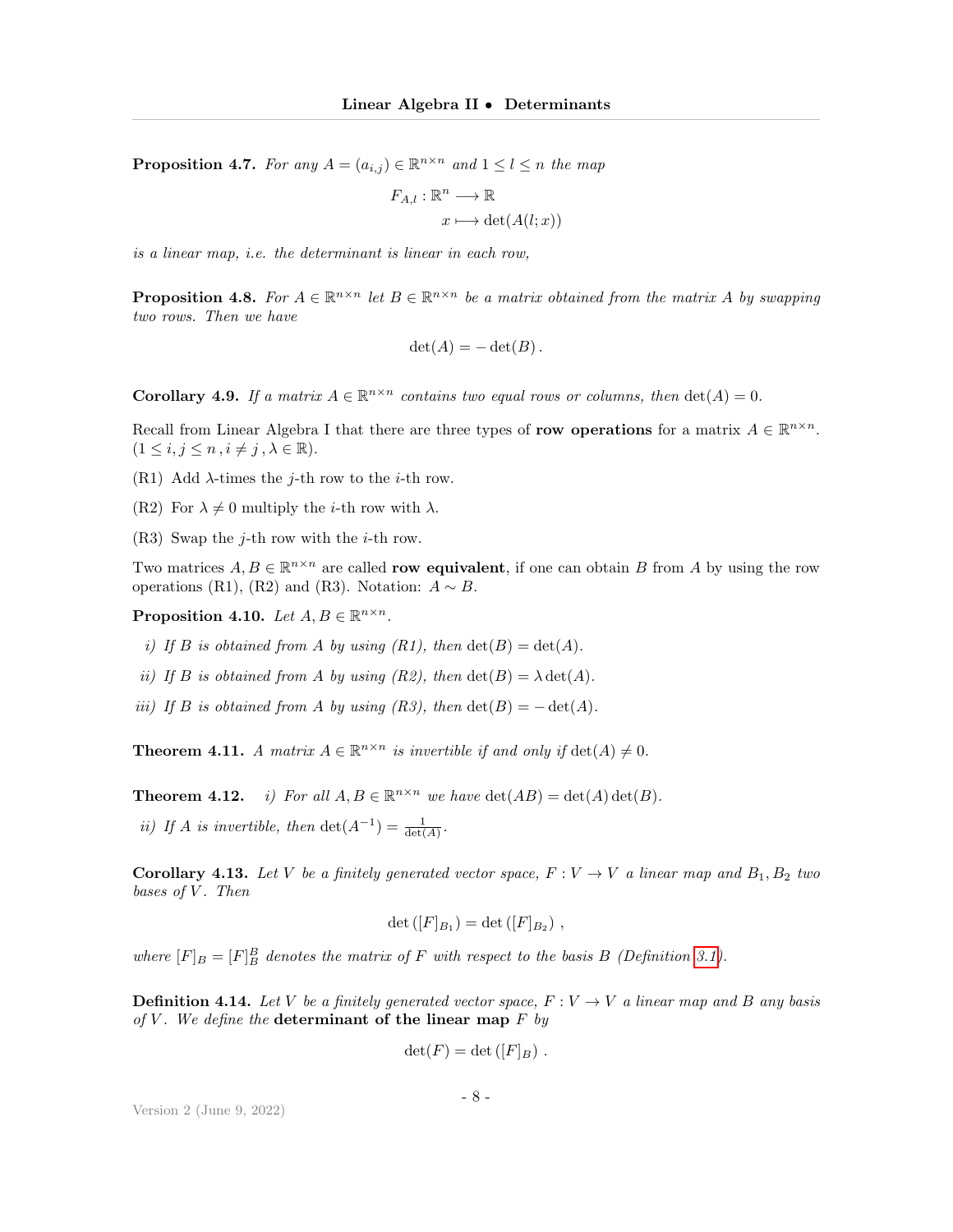Definition 4.15. For  $\lambda \in \mathbb{R}$  with  $\lambda \neq 0$  and  $1 \leq i, j \leq n$  we define the elementary matrices  $R_i^{\lambda,j}, R_i^{\lambda}, R_{i,j} \in \mathbb{R}^{n \times n}$  by

$$
R_i^{\lambda,j}=\left(\begin{array}{ccccccccc}1&&&&&\\&\ddots&&&&\\&&\ddots&&&\\&&&\ddots&&\\&&&&\ddots&\\&&&&&\ddots&\\&&&&&\ddots&\\&&&&&&\ddots&\\&&&&&&\ddots&\\&&&&&&\ddots&\\&&&&&&&\ddots&\\&&&&&&&\ddots&\\&&&&&&&&\ddots&\\&&&&&&&&\ddots&\\&&&&&&&&\ddots&\\&&&&&&&&\ddots&\\&&&&&&&&\ddots&\\&&&&&&&&&&\ddots&\\&&&&&&&&&&\ddots&\\&&&&&&&&&&\ddots&\\&&&&&&&&&&\ddots&\\&&&&&&&&&&\ddots&\\&&&&&&&&&&\ddots&\\&&&&&&&&&&\ddots&\\&&&&&&&&&&\ddots&\\&&&&&&&&&&\ddots&\\&&&&&&&&&&&&\ddots&\\&&&&&&&&&&&&\ddots&\\&&&&&&&&&&&&\ddots&\\&&&&&&&&&&&&\ddots&\\&&&&&&&&&&&&\ddots&\\&&&&&&&&&&&&\ddots&\\&&&&&&&&&&&&&&\ddots&\\&&&&&&&&&&&&&&\ddots&\\&&&&&&&&&&&&&&\ddots&\\&&&&&&&&&&&&&&\ddots&\\&&&&&&&&&&&&&&&&\ddots&\\&&&&&&&&&&&&&&&&\ddots&\\&&&&&&&&&&&&&&&&&&\ddots&\\&&&&&&&&&&&&&&&&&&&&\ddots&\\&&&&&&&&&&&&&&&&&&&&&&&&&&\\end{matrix}\right)
$$

Here the  $\lambda$  in  $R_i^{\lambda,j}$  is in the i-th row and j-th column, in  $R_i^{\lambda}$  it is in the i-th row, and in  $R_{i,j}$  the 0 are on the diagonal in the i-th row and j-th column.

Proposition 4.16. Let  $A \in \mathbb{R}^{n \times n}$ .

- i)  $R_i^{\lambda,j}A$  is the matrix obtained from A by row operation (R1). (Add  $\lambda$ -times the j-th row to the i-th row)
- ii)  $R_i^{\lambda}A$  is the matrix obtained from A by row operation (R2). (Multiply the i-th row with  $\lambda$ )
- iii)  $R_{i,j}A$  is the matrix obtained from A by row operation (R3). (Swap the j-th row with the i-th row)

Corollary 4.17. Let  $A \in \mathbb{R}^{n \times n}$ .

- i) The matrix A is invertible if and only if it is a product of elementary matrices.
- ii) If C is an elementary matrix then  $\det(CA) = \det(C) \det(A)$ .

For a matrix  $A \in \mathbb{R}^{n \times n}$  and  $1 \leq i, j \leq n$  we denote by  $A_{i,j} \in \mathbb{R}^{(n-1)\times (n-1)}$  the matrix which is obtained from  $A$  by removing the *i*-th row and the *j*-th column.

**Theorem 4.18** (Laplace expansion). For a matrix  $A = (a_{i,j}) \in \mathbb{R}^{n \times n}$  and  $1 \leq i, j \leq n$  we have

$$
\det(A) = \sum_{l=1}^{n} (-1)^{i+l} a_{i,l} \det(A_{i,l})
$$
  
= 
$$
\sum_{l=1}^{n} (-1)^{j+l} a_{l,j} \det(A_{l,j}).
$$

#### <span id="page-8-0"></span>5 Eigenvalues and eigenvectors

In this section  $V$  always denotes a vector space.

**Definition 5.1.** Let  $F: V \to V$  be a linear map.

i)  $A \lambda \in \mathbb{R}$  is called an eigenvalue of F, if there exist a vector  $v \in V$  with  $v \neq 0$ , such that

<span id="page-8-1"></span>
$$
F(v) = \lambda v. \tag{5.1}
$$

.

ii) A vector  $v \in V$  with  $v \neq 0$ , satisfying [\(5.1\)](#page-8-1), is called an eigenvector of F with eigenvalue  $\lambda$ .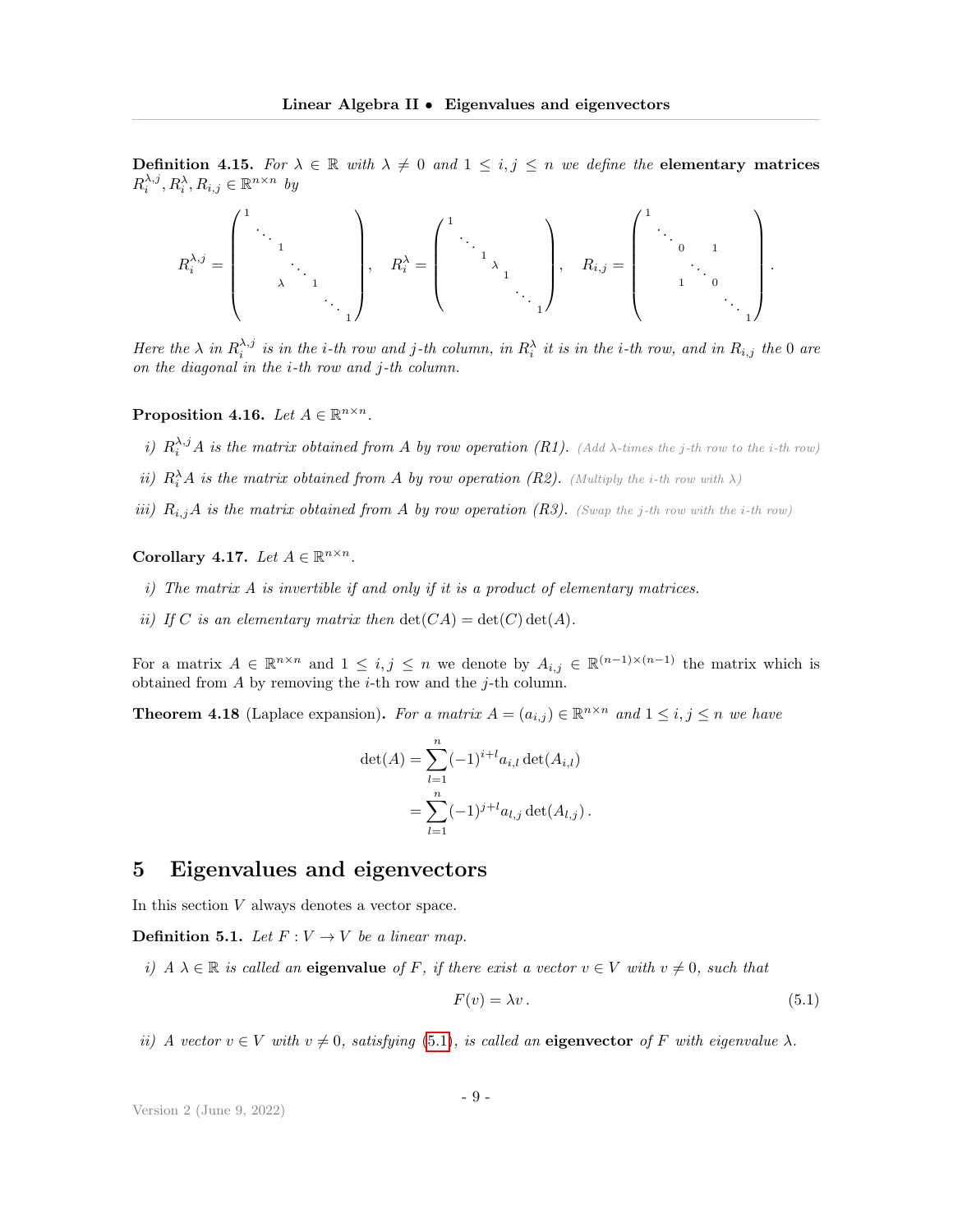Notice that  $v = 0$  always satisfies [\(5.1\)](#page-8-1) for any  $\lambda \in \mathbb{R}$ , since F is a linear map. This is one of many reasons why  $v = 0$  is not called an eigenvector of F.

#### In the following, we always assume that  $V$  is a finitely generated vector space.

**Definition 5.2.** Let  $F: V \to V$  be a linear map let  $\text{id}_V: V \to V$  be the identity map on V.

- i) The polynomial  $f_F(\lambda) = \det(F \lambda id_V)$  is called the **characteristic polynomial** of F.
- ii) Let  $\lambda \in \mathbb{R}$  be an eigenvalue of F. Then the space

$$
E_{\lambda}(F) = \ker(F - \lambda \operatorname{id}_V)
$$
  
= {v \in V | F(v) = \lambda v}

is called the **eigenspace** of F with respect to the eigenvalue  $\lambda$ .

The eigenspace  $E_{\lambda}(F)$  contains therefore all eigenvectors of F with eigenvalue  $\lambda$  and the zero vector.

**Definition 5.3.** i) Let dim  $V = n$ . A linear map  $F : V \to V$  is called **diagonalizable** if there exist a basis  $B$  of  $V$ , such that

$$
[F]_B = \begin{pmatrix} d_1 & & 0 \\ & \ddots & \\ 0 & & d_n \end{pmatrix}
$$

for some  $d_1, \ldots, d_n \in \mathbb{R}$ .

ii) A matrix  $A \in \mathbb{R}^{n \times n}$  is called **diagonalizable** if there exists an invertible matrix  $S \in \mathbb{R}^{n \times n}$  with

$$
S^{-1}AS = \begin{pmatrix} d_1 & & 0 \\ & \ddots & \\ 0 & & d_n \end{pmatrix}
$$

for some  $d_1, \ldots, d_n \in \mathbb{R}$ .

**Lemma 5.4.** Let B be a basis of V and let  $F: V \to V$  be a linear map. Then the following two statements are equivalent

- $i)$  The linear map F is diagonalizable.
- ii) The matrix  $[F]_B$  is diagonalizable.

**Lemma 5.5.** Let  $F: V \to V$  be a linear map and  $B = (b_1, \ldots, b_n)$  be a basis of V, such that all  $b_i$  are eigenvectors of F, i.e.  $F(b_i) = d_i b_i$  for some  $d_i \in \mathbb{R}$  and  $i = 1, \ldots, n$ . Then F is diagonalizable and

$$
[F]_B = \begin{pmatrix} d_1 & & 0 \\ & \ddots & \\ 0 & & d_n \end{pmatrix}
$$

Conversely, if  $F$  is diagonalizable then there exists a basis of eigenvectors.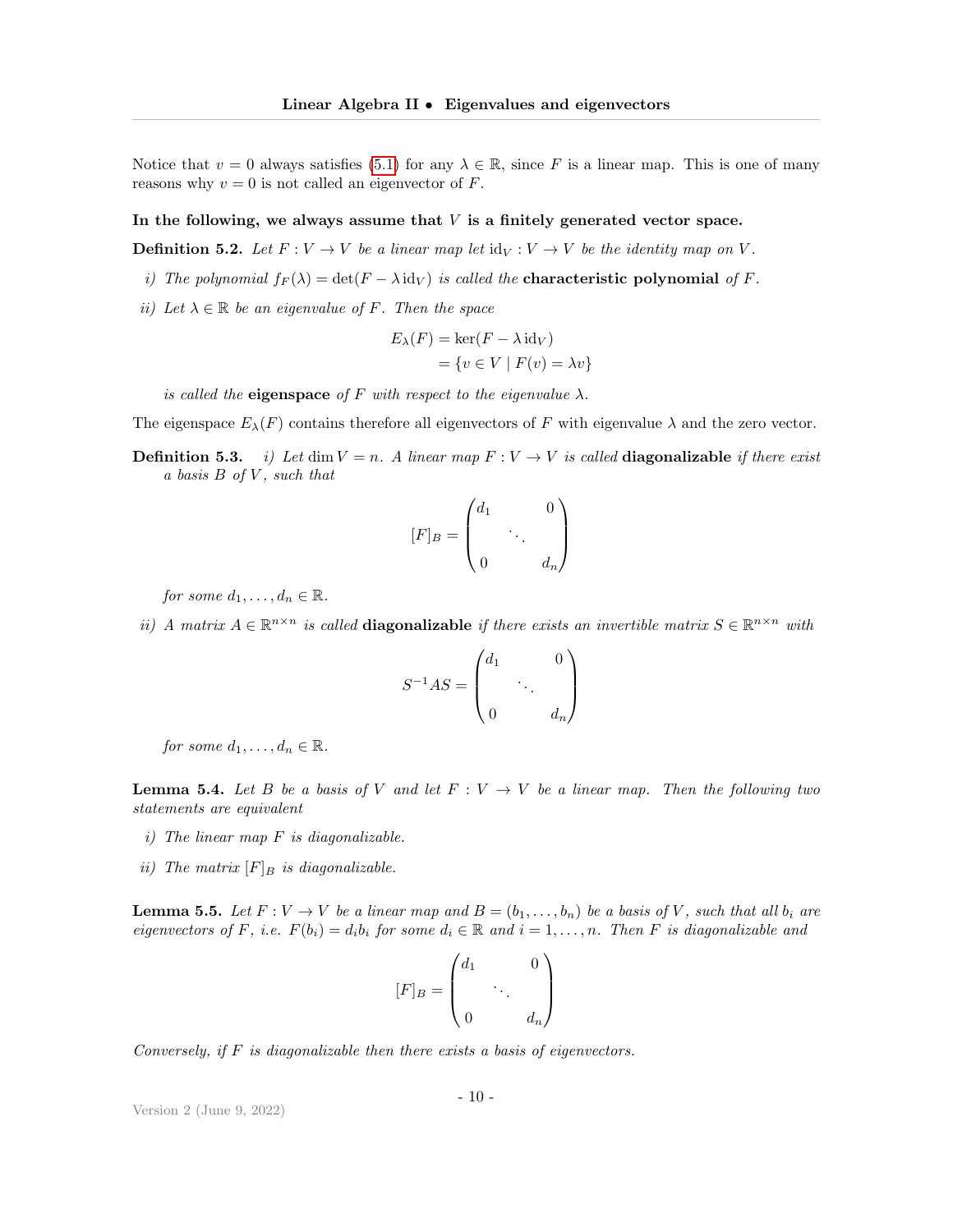**Theorem 5.6.** Let  $v_1, \ldots, v_m \in V$  be eigenvectors of a linear map  $F: V \to V$  with different eigenvalues  $\lambda_1, \ldots, \lambda_m \in \mathbb{R}$ . Then  $v_1, \ldots, v_m$  are linearly independent.

**Corollary 5.7.** Let  $F: V \to V$  be a linear map with eigenvalues  $\lambda_1, \ldots, \lambda_m \in \mathbb{R}$  and  $\dim V = n$ .

- i) If F has n distinct eigenvalues, i.e.  $m = n$ , then F is diagonalizable.
- ii) If  $B_1, \ldots, B_m$  are bases of  $E_{\lambda_1}(F), \ldots, E_{\lambda_m}(F)$ , then  $B_1 \cup \cdots \cup B_m$  are linearly independent.
- iii) The map  $F$  is diagonalizable if and only if

$$
\sum_{j=1}^m \dim E_{\lambda_j}(F) = n.
$$

**Definition 5.8.** Let  $F: V \to V$  be a linear map and let  $\lambda \in \mathbb{R}$  be an eigenvalue of F.

- i) The **algebraic multiplicity** of  $\lambda$ , denoted by  $\text{algmu}_F(\lambda)$ , is the multiplicity of  $\lambda$  in the characteristic polynomial  $f_F$ .
- ii) The geometric multiplicity of  $\lambda$  is given by geomu<sub>F</sub>( $\lambda$ ) = dim  $E_{\lambda}(F)$ .

**Theorem 5.9.** Let  $F: V \to V$  be a linear map and  $\lambda \in \mathbb{R}$  be an eigenvalue of F. Then

 $\mathrm{geom}_{F}(\lambda) \leq \mathrm{alg}_{\mathrm{mult}}(\lambda)$ .

**Corollary 5.10.** If F is diagonalizable then  $\text{geom}_{F}(\lambda) = \text{algmu}_{F}(\lambda)$  for all eigenvalues  $\lambda$  of F.

#### 5.1 The spectral theorem

In this section we will just consider the vector space  $V = \mathbb{R}^n$ . Recall that the **norm** of a vector  $x \in \mathbb{R}^n$ is defined by

$$
||x|| = \sqrt{x_1^2 + \dots + x_n^2}, \qquad x = \begin{pmatrix} x_1 \\ \vdots \\ x_n \end{pmatrix} \in \mathbb{R}^n.
$$

**Definition 5.11.** An orthogonal map is a linear map  $F : \mathbb{R}^n \to \mathbb{R}^n$ , such that

$$
||F(x)|| = ||x||, \qquad \forall x \in \mathbb{R}^n,
$$

*i.e.* the map F does not change the norm of a vector. We call a matrix  $A \in \mathbb{R}^{n \times n}$  orthogonal if  $||Ax|| = ||x||$  for all  $x \in \mathbb{R}^n$ .

Recall that the **dot product**  $\bullet$  for two vectors  $x, y \in \mathbb{R}^n$  is defined by

$$
x \bullet y = x^T y = x_1 y_1 + \cdots + x_n y_n \in \mathbb{R}.
$$

With this the norm of a vector can also be written as  $||x|| = \sqrt{x \cdot x}$ .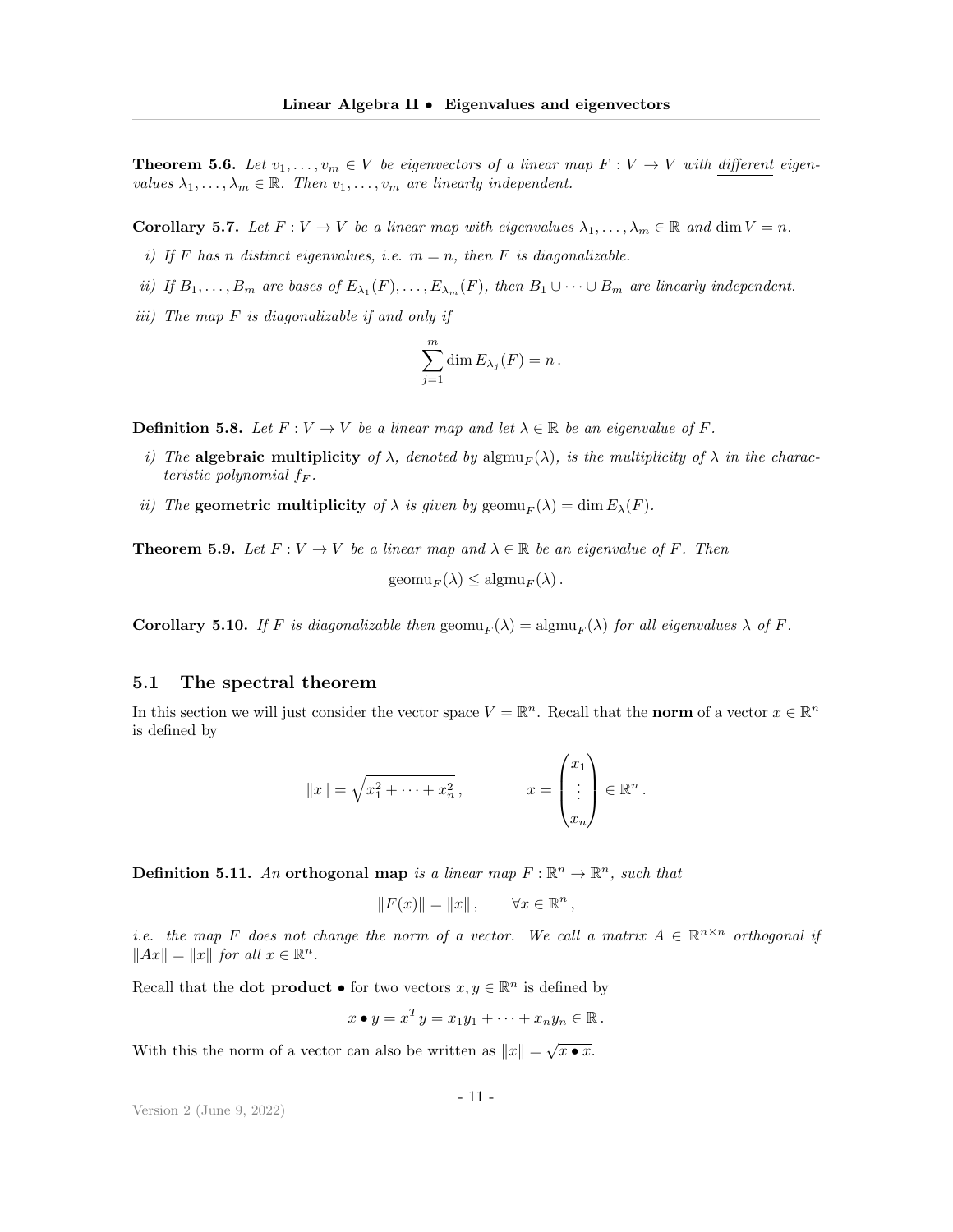**Lemma 5.12.** For all  $x, y \in \mathbb{R}^n$  we have

$$
x \bullet y = \frac{1}{2} (||x+y||^2 - ||x||^2 - ||y||^2) .
$$

**Proposition 5.13.** A linear map  $F : \mathbb{R}^n \to \mathbb{R}^n$  is orthogonal if and only if

$$
F(x) \bullet F(y) = x \bullet y
$$

for all  $x, y \in \mathbb{R}^n$ .

Recall: We say that x and y are **orthogonal** if  $x \bullet y = 0$ . A basis  $B = (b_1, \ldots, b_n)$  of  $\mathbb{R}^n$  is called an orthonormal basis if  $b_i$  and  $b_j$  for  $i \neq j$  are orthogonal and  $||b_i|| = 1$  for all i, i.e.

$$
b_i \bullet b_j = \begin{cases} 0, & i \neq j \\ 1, & i = j \end{cases}
$$

.

**Theorem 5.14.** Let  $F : \mathbb{R}^n \to \mathbb{R}^n$  a linear map and  $A = [F]_B$  the matrix of F for  $B = (e_1, \ldots, e_n)$ . The following statements are equivalent.

- i) F is orthogonal.
- ii) A is orthogonal.
- iii) For all  $x, y \in \mathbb{R}^n$  we have  $F(x) \bullet F(y) = x \bullet y$ .
- iv) A is invertible and  $A^{-1} = A^T$ .
- v)  $(F(e_1),...,F(e_n))$  (the columns of A) is an orthonormal basis of  $\mathbb{R}^n$ .
- vi) If  $(b_1, \ldots, b_n)$  is an orthonormal basis of  $\mathbb{R}^n$  then  $(F(b_1), \ldots, F(b_n))$  is also an orthonormal basis.

**Corollary 5.15.** i)  $A \in \mathbb{R}^{n \times n}$  is orthogonal if and only if  $A<sup>T</sup>$  is orthogonal.

- ii) If  $A, B \in \mathbb{R}^{n \times n}$  are orthogonal then AB is orthogonal.
- iii) If  $B_1$  and  $B_2$  are two orthonormal bases, then the change of basis matrix  $S_{B_1}^{B_2}$  is orthogonal.
- **Definition 5.16.** i) An eigenbasis of a linear map  $F : \mathbb{R}^n \to \mathbb{R}^n$  is a basis consisting of eigenvectiontors of F.
- ii) Let  $U \subset \mathbb{R}^n$  be a subspace. A linear map  $F : U \to U$  is called **symmetric** if we have for all  $x, y \in U$

$$
x \bullet F(y) = F(x) \bullet y.
$$

**Theorem 5.17.** (Spectral theorem) Let  $U \subset \mathbb{R}^n$  be a subspace and  $F: U \to U$  a linear map. Then F is symmetric if and only if there exists an orthonormal eigenbasis of F.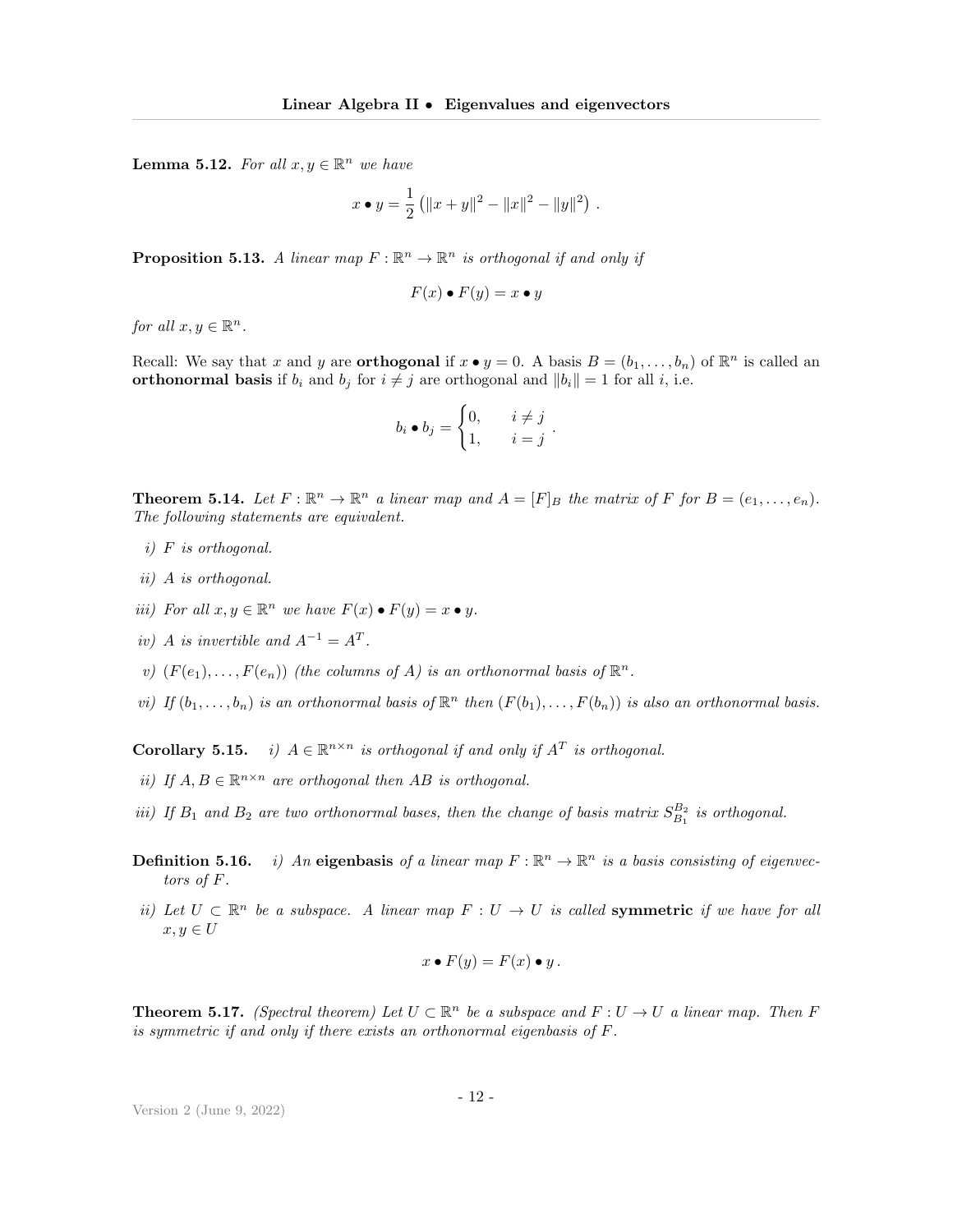**Corollary 5.18.** A matrix  $A \in \mathbb{R}^{n \times n}$  is symmetric if and only if there exists an orthogonal matrix  $S \in \mathbb{R}^{n \times n}$ , such that

$$
S^T A S = \begin{pmatrix} d_1 & & 0 \\ & \ddots & \\ 0 & & d_n \end{pmatrix},
$$

for some  $d_1, \ldots, d_n \in \mathbb{R}$ .

**Lemma 5.19.** Every symmetric linear map  $F: U \rightarrow U$  has an eigenvalue.

## <span id="page-12-0"></span>6 Linear differential equations

Let  $x : \mathbb{R} \to \mathbb{R}^n$  be a function written as

$$
x(t) = \begin{pmatrix} x_1(t) \\ \vdots \\ x_n(t) \end{pmatrix},
$$

where the entries  $x_1, ..., x_n$  are differentiable functions in  $C^{(1)}(\mathbb{R}, \mathbb{R})$ . By  $x'(t) = \frac{d}{dt}x(t)$  we denote

$$
x'(t) = \begin{pmatrix} x'_1(t) \\ \vdots \\ x'_n(t) \end{pmatrix}.
$$

For a matrix  $A \in \mathbb{R}^{n \times n}$  the equation

$$
x'(t) = Ax(t)
$$

is called a continuous (linear) dynamical system.

One dimensional  $(n = 1)$  continuous dynamical systems have the following solutions:

**Proposition 6.1.** Let  $a \in \mathbb{R}$ . The only solutions to

$$
x'(t)=a\,x(t)
$$

in  $C^{(1)}(\mathbb{R}, \mathbb{R})$  are given by  $x(t) = ce^{at}$  for  $c \in \mathbb{R}$ .

Recall that the space  $C^{\infty}(\mathbb{R}, \mathbb{R})$ , the space of smooth functions, denotes the space of all functions  $f : \mathbb{R} \to \mathbb{R}$  for which derivatives of all orders exist. This means that for any  $n \geq 0$  and  $f \in C^{\infty}(\mathbb{R}, \mathbb{R}),$ the *n*-th derivative  $f^{(n)} \in C^{\infty}(\mathbb{R}, \mathbb{R})$  exists. The space  $C^{\infty}(\mathbb{R}, \mathbb{R})$  is a vector space.

Definition 6.2. i) A differential operator of order n is a map  $T : C^{\infty}(\mathbb{R}, \mathbb{R}) \to C^{\infty}(\mathbb{R}, \mathbb{R})$  of the form

$$
T(f) = a_0 f + a_1 f' + a_2 f^{(2)} + \dots + a_n f^{(n)}
$$

for some  $a_0, a_1, \ldots, a_n \in \mathbb{R}$  with  $a_n \neq 0$ .

(More precisely this is a "linear differential operator of order n with constant coefficients".)